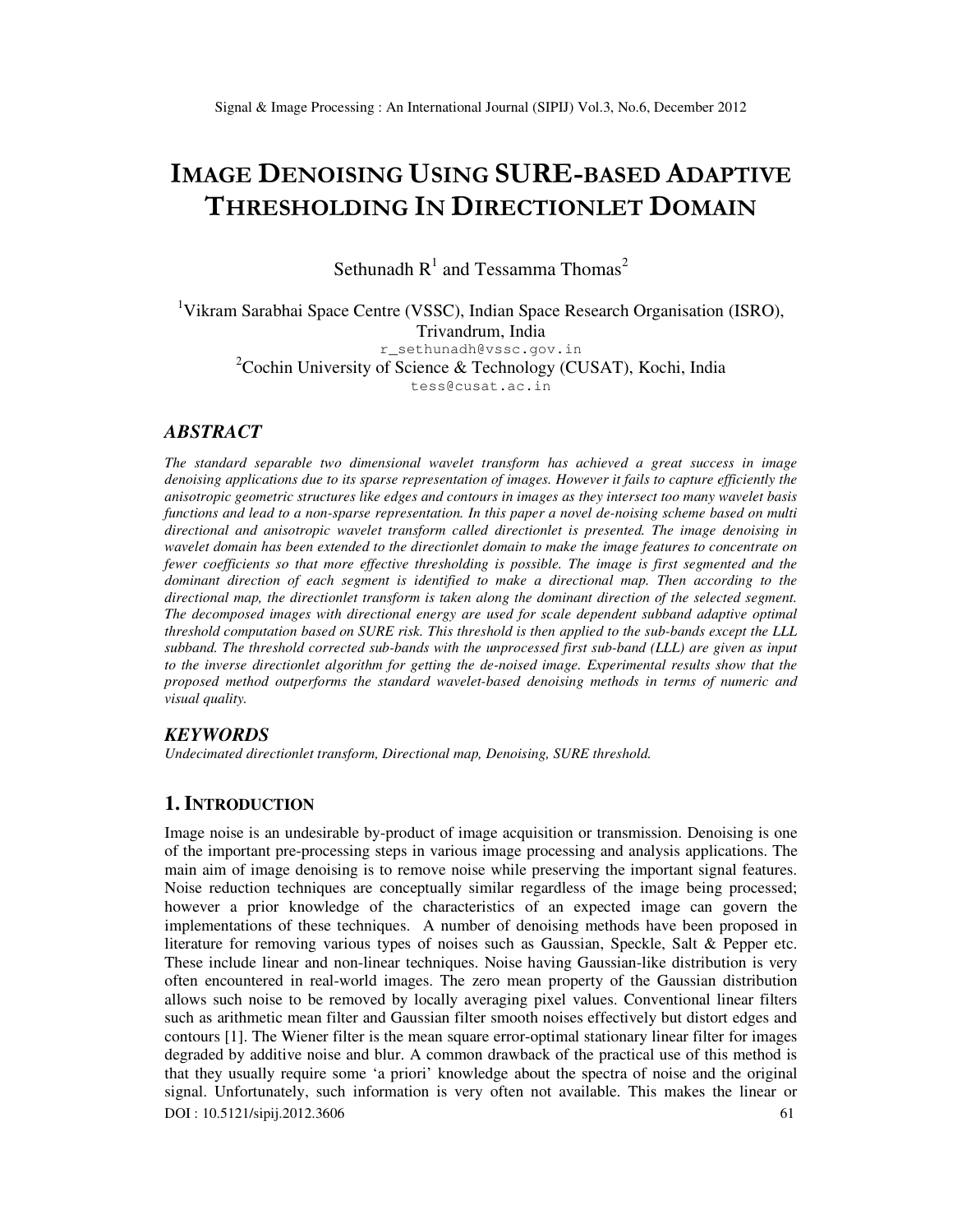spatial techniques less attractive for image denoising. Alternatively non-linear methods were proposed for denoising. They are mostly based on multi-resolution analysis using wavelet transform [2, 3]. In the wavelet domain, the noise is uniformly spread throughout the coefficients, while most of the image information is concentrated in the few largest ones due to its sparse representation. The most straightforward way of distinguishing information from noise in the wavelet domain consists of thresholding the wavelet coefficients [4, 5]. A wavelet coefficient is compared with a given threshold and is set to zero if its magnitude is less than the threshold; otherwise it is kept or modified depending on hard or soft thresholding schemes. Since 2-D Wavelet is tensor product of 1-D Wavelet, it has only three directions, viz. vertical, horizontal and diagonal. So 2-D Wavelet is effective at approximating point singularities than line singularities like edges. The tensor product wavelet do not adapt to the boundaries or edges, due to isotropic scaling of its basis functions. Therefore a more effective basis for real-world images with edges and curves is required for making the signal to concentrate on fewer coefficients after transformation.

To make image representation effective for denoising applications, it should be based on a local, directional and multi resolution expansion. Towards this several adaptive schemes based on bandelets [6] and wedgelets [7] and non-adaptive schemes based on curvelets [8] and contourlets [9, 10, 11, 12] have been proposed. These methods build dictionaries of anisotropic oriented basis functions that provide a sparse representation of edges and contours in images. These geometrical transforms have good directionality than wavelet transform. However, these transforms often require oversampling, have higher computational complexity when compared to the standard WT, and require non-separable convolution and filter design due to the non-rectangular division of frequency spectrum. Furthermore, in some of these transforms like curvelets the design of the associated filters is performed in the continuous domain and this makes it difficult to use them directly on discrete images. Also some other directional transforms like directional filter bank (DFB) lacks in multi-scale feature even if it can provide perfect reconstruction and cascade structures [13]. The DFB combined with the Laplacian Pyramid [14] can overcome this difficulty. But these methods are computationally complex and the design of the associated 2-D filter-banks is often challenging and involved.

The directionlet transform was proposed by Vladen et al as an anisotropic perfect reconstruction and critically sampled basis functions with directional vanishing moments along any two directions [15]. It retains the simplicity of 1-D processing and filter design from the standard separable 2-D WT. It has good approximation properties as compared to the approximation achieved by the other over complete transform constructions and is superior to the performance of the standard separable 2-D WT while having the same complexity. Eventhough directionlet was designed to provide image compression [16], it can be used in collaboration with directional energy for image enhancement purpose also. As far as image compression is concerned, decimation plays a central role. But whenever it is employed for enhancement and recognition purpose, decimation becomes a problem. Here in the proposed work an undecimated version of directionlet transform is used for denoising.

After making an effective sparse representation of image the most straight forward way of distinguishing information from noise is the thresholding of the sparsely represented coefficients. Even if thresholding is a non linear technique, it is very simple because it operates on one sample at a time. There are ample of literature available on finding out an effective threshold. Of the various thresholding strategies, soft-thresholding is the most popular and has been theoretically justified by Donoho and Johnstone [17]. These authors have shown that the shrinkage rule is near-optimal in the *minimax* (minimum of maximum mean square error) sense and provided the expression of the optimal threshold called universal threshold as a function of the noise power, when the number of samples is large. The use of the universal threshold to denoised images in the wavelet domain is known as *VisuShrink*. For image denoising, however, *VisuShrink* is known to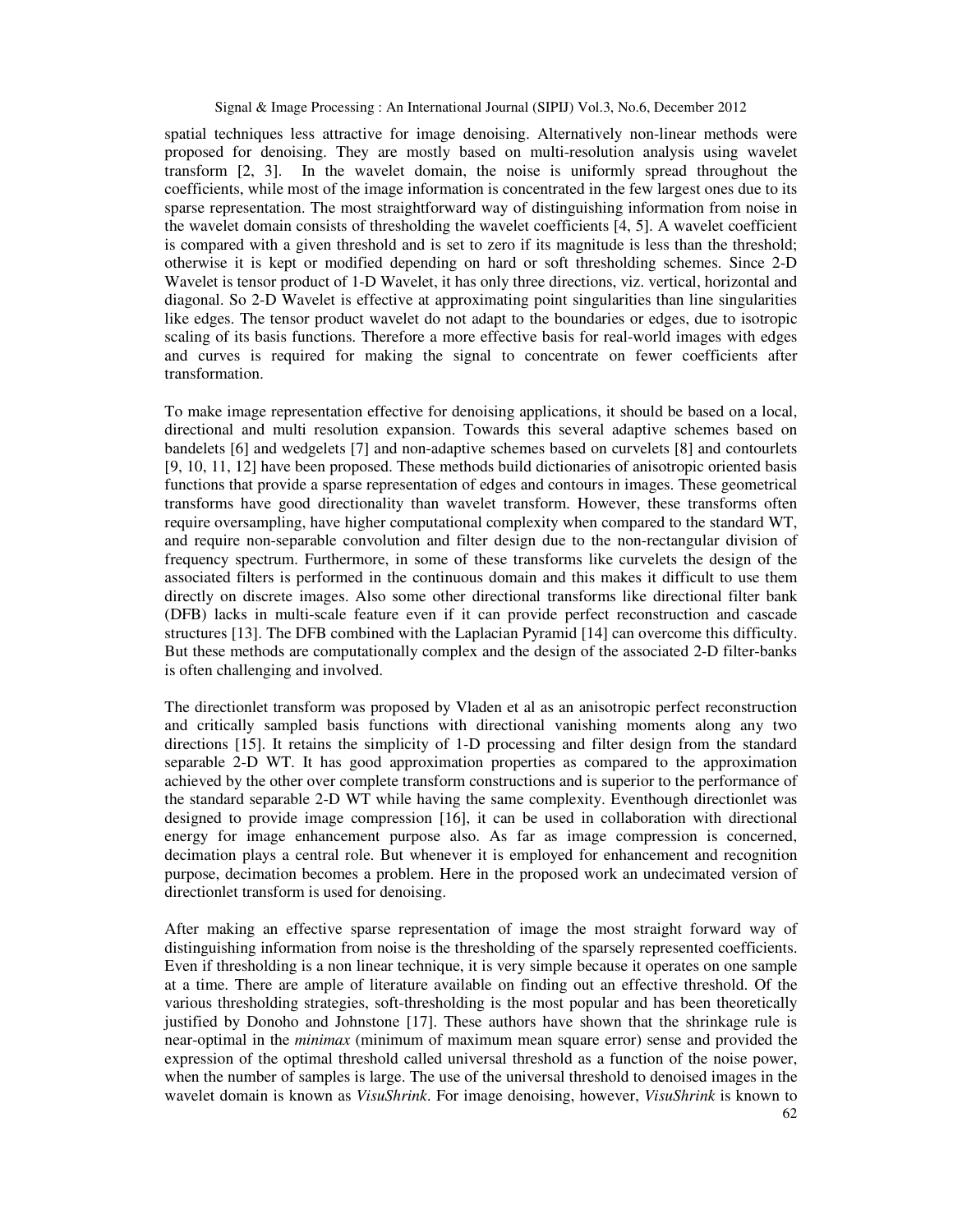yield overly smoothed images. This is because its threshold value,  $\sqrt{2\sigma^2 \log N}$ , can be unwarrantedly large due to its dependence on the number of samples N, which is very high for typical test images. Yet, despite its theoretical appeal, *minimax* is different from mean-squared error (MSE) as a measure of error. For denoising applications with known noisy function, it is often ideal to search for the optimal minimum mean-square error risk estimate using *a priori* information. Thus Donoho and Johnstone proposed an optimal threshold value by minimizing Stein's unbiased risk estimator (SURE) [18]. SURE risk is a very good estimation of the true risk when the true function is not known [19, 20]. Later a hybrid approach between the universal threshold and SURE threshold was proved to be more efficient and is known as SURE shrink [21]. Later many authors have proposed different image denoising algorithms based on wavelet coefficient thresholding [22, 23, 24 and 25].

Here we propose an image denoising method based on an optimized hybrid scale dependent adaptive thresholding scheme using SURE risk in directionlet domain. We show that the proposed method provides much better perceptual and numerical image estimates.

The paper is organised as follows. In section 2, the theoretical concepts of Directionlet Transform are presented. Section 3 explains the SURE thresholding scheme in wavelet domain. The proposed denoising algorithm based on directionlet is presented in section 4. Experimental results with different test images and the comparison with wavelet based denoising scheme are given in section 5.

### **2. DIRECTIONLET TRANSFORM**

The standard Wavelet Transform (WT) is an efficient tool for analysing one dimensional signal. However, for 2-D signals like images it is inefficient due to the spatial isotropy of its construction. In 2-D WT the number of 1-D transforms including filtering and sub-sampling operations along the horizontal and vertical directions is the same at each scale (Figure 1(a)). This isotropic transform cannot properly capture the anisotropic discontinuities present in images. This is because the directions of the transforms and discontinuities in images are not matched and the transform fail to provide a compact representation of two dimensional signals. The standard WT considers only vertical and horizontal directions and number of filtering in both these directions is equal. Because of this, a separable 2D wavelet transform applied on natural images with edges in orientations other than horizontal and vertical, results in too many non-zero coefficients. Here the 1-D discontinuities like edges or contours of highly anisotropic objects cannot be properly captured by the isotropic WT. Many wavelets intersect the discontinuity and this leads to many large magnitude coefficients (see Figure 1(c)).

In the anisotropic wavelet transform  $(AWT(n<sub>1</sub>,n<sub>2</sub>))$ , the number of transforms applied along the horizontal and vertical directions is unequal, that is there are  $n_l$  horizontal and  $n_2$  vertical transforms at a scale, where  $n_l$  is not necessarily equal to  $n_2$ . The iteration process is continued in the low sub-band, like in the standard wavelet transform (Figure 1(b)). The anisotropic wavelet transform can be implemented as a stage transformation. At the first stage the rows of the image to be transformed are low pass (L) and high pass (H) filtered and down sampled by two. In the next step each column of the row filtered image is again low pass (L) and high pass (H) filtered and down sampled by two. The output of this will have four sub band images labeled as LL, HL, LH and HH. As a next step each row of these sub band images are again low pass (L) and high pass (H) filtered and down sampled by two. This will produce eight bands viz. HHH, HHL, HLH, HLL, LHH, LHL, LLH, and LLL as shown in Figure 2. Now the LLL subband image goes through the same process of filtering and down sampling to form the next stage of the structure. The anisotropic ratio  $\rho = n_1/n_2$  determines elongation of the basis functions of the AWT  $(n_1, n_2)$ . When  $n_1 = 2$ ,  $n_2 = 1$ , the AWT (2, 1) produces eight bands as shown in Figure 2. The AWT can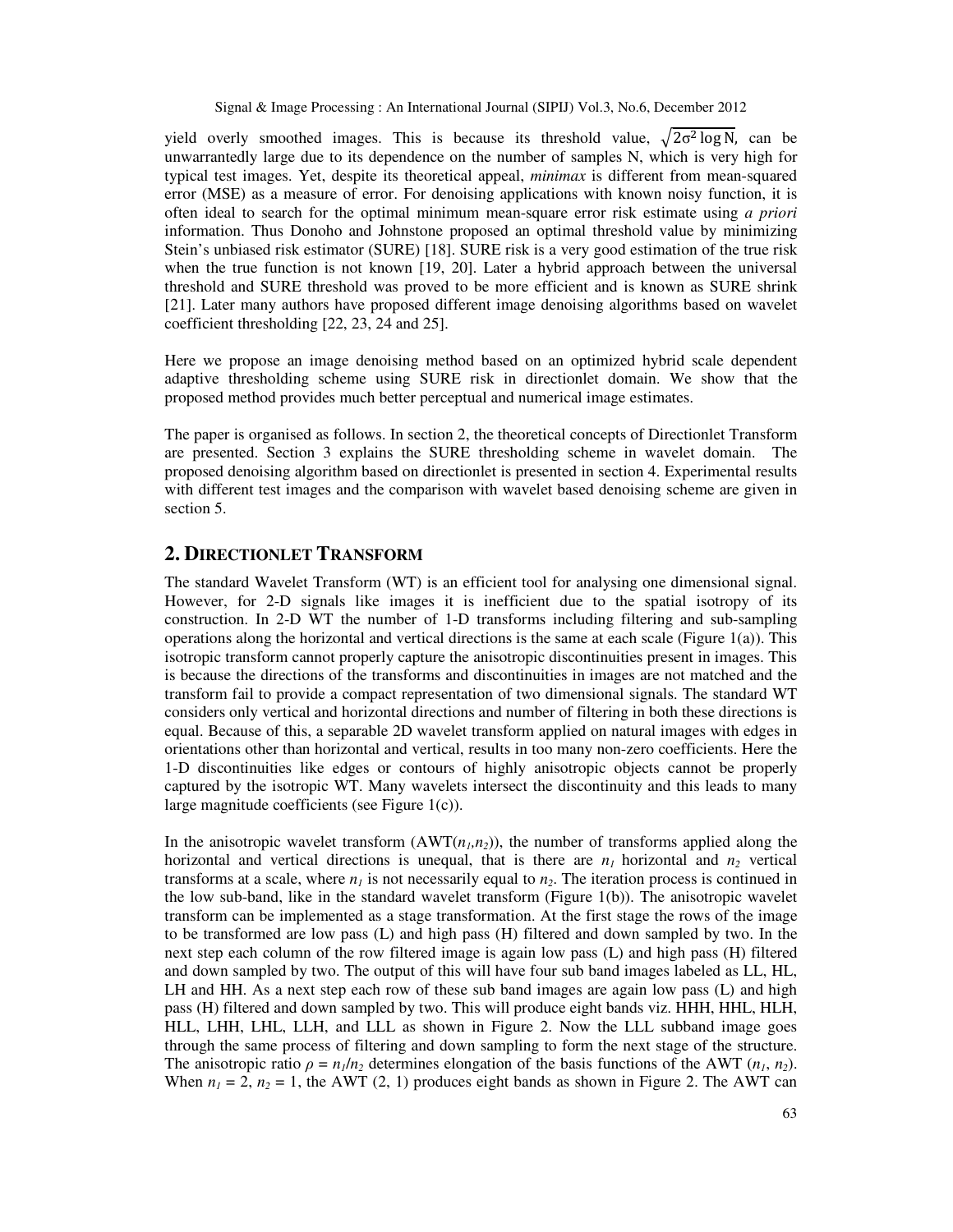trace the discontinuity efficiently with fewer significant coefficients compared with standard WT (see Figure  $1(d)$ ).

The main problem with AWT is directional interaction. The lattice based transform can avoid the directional interaction. Here the discrete space is first partitioned using integer lattices before performing 1-D filtering along lines across the lattice. Any integer lattice  $\Lambda$  is a sub-lattice of the cubic lattice  $Z^2$ . Here the lattice  $\Lambda$  can be represented by a non-unique generator matrix  $M_{\Lambda}$ .

$$
M_{\Lambda} = \begin{bmatrix} a_1 & b_1 \\ a_2 & b_2 \end{bmatrix} = \begin{bmatrix} d_1 \\ d_2 \end{bmatrix}
$$
  
where,  $a_1, b_1, a_2, b_2 \in Z$ . (1)

The linear combination of two linearly independent integer vectors  $d<sub>l</sub>$  and  $d<sub>2</sub>$  will form the points of the lattice  $\Lambda$ . The cubic lattice  $Z^2$  can be partitioned into  $|M_A|$  cosets of the lattice  $\Lambda$ . The filtering and sub sampling operations are applied on the pixels along the vector  $d_I$  (transform direction) in each of the cosets separately. Since these operations are applied in each cosets separately, the pixels retained after this are clustered along the vector  $d_2$  (alignment direction). This type of lattice based transform, which will avoid directional interaction, is called Skewed AWT, S-AWT ( $M_{\Lambda}$ ,  $n_1$ ,  $n_2$ ). The basis functions of S-AWT are called directionlets, which can be effectively used for directional analysis of images. An example of construction of directionlets based on integer lattices is shown in Fig. 3 for pair of direction  $(45\degree, 45\degree)$ .



Figure 1. Frequency decomposition of (a) Standard 2-D Wavelet Transform (b) Anisotropic Wavelet Transform Basis functions of (c) 2-D Wavelet Transform (d) Anisotropic Wavelet Transform.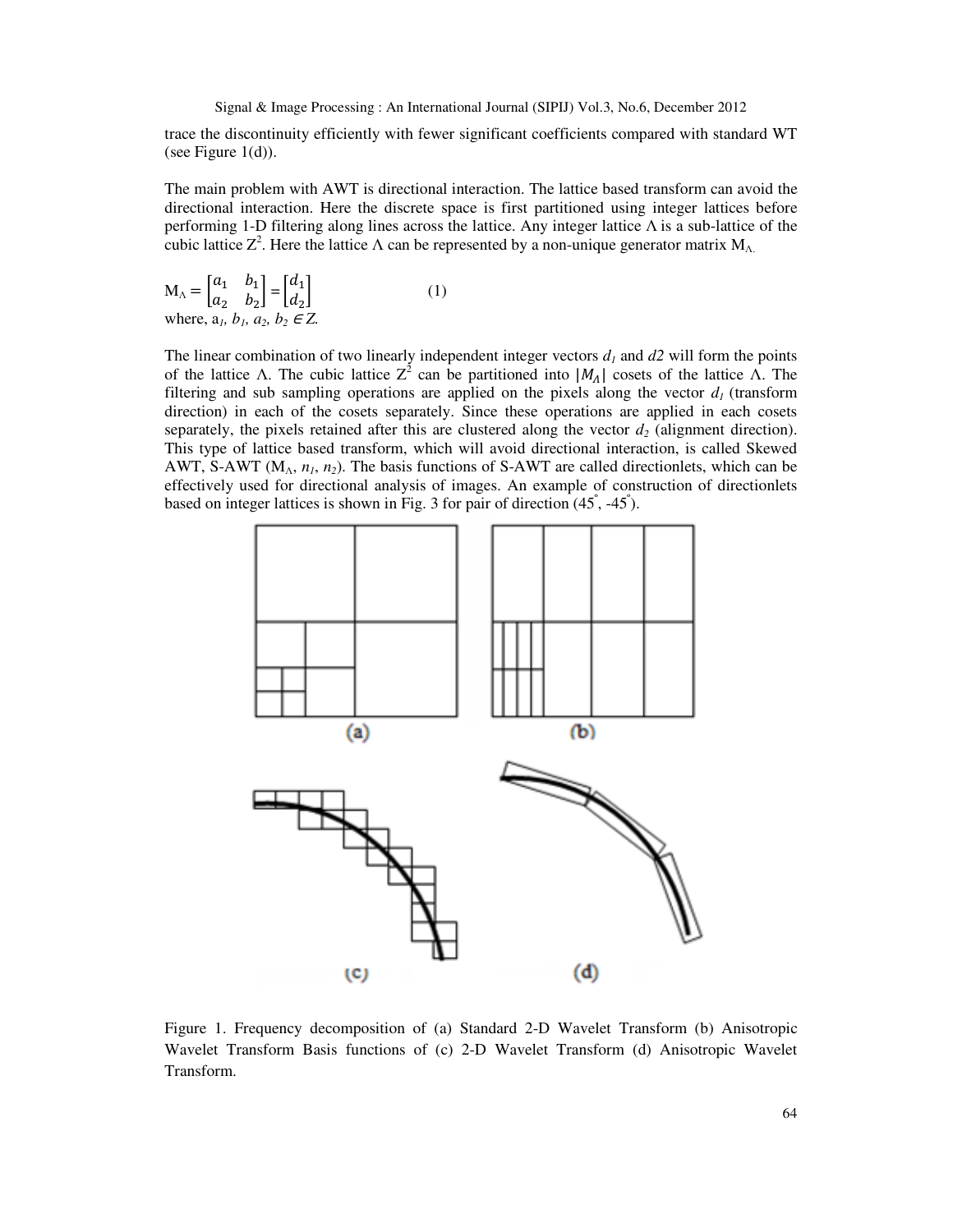

Signal & Image Processing : An International Journal (SIPIJ) Vol.3, No.6, December 2012

Figure 2. Filtering scheme for the AWT (2, 1), where one step of iteration is shown.



Figure 3. An example of construction of directionlets based on integer lattices for pair of directions  $(45^\circ, -45^\circ)$ .

Unlike the discrete version of directionlet transform, which down samples the the approximation coefficients and detail coefficients at each decomposition level, the Undecimated Directionlet Transform (UDT) does not incorporate the down sampling operations. Thus, the approximation coefficients and detail coefficients at each level are having the same length as the original signal. Denoising with the UDT is shift-invariant.

# **3. SURE THRESHOLDING IN WAVELET DOMAIN**

Suppose that the image  $f$ , with  $N$  number of pixels, is polluted by independent and identically distributed white Gaussian noise *n* with mean 0 and variance  $\sigma^2$ , the observed image *y* is described as:

$$
y = f + n \tag{2}
$$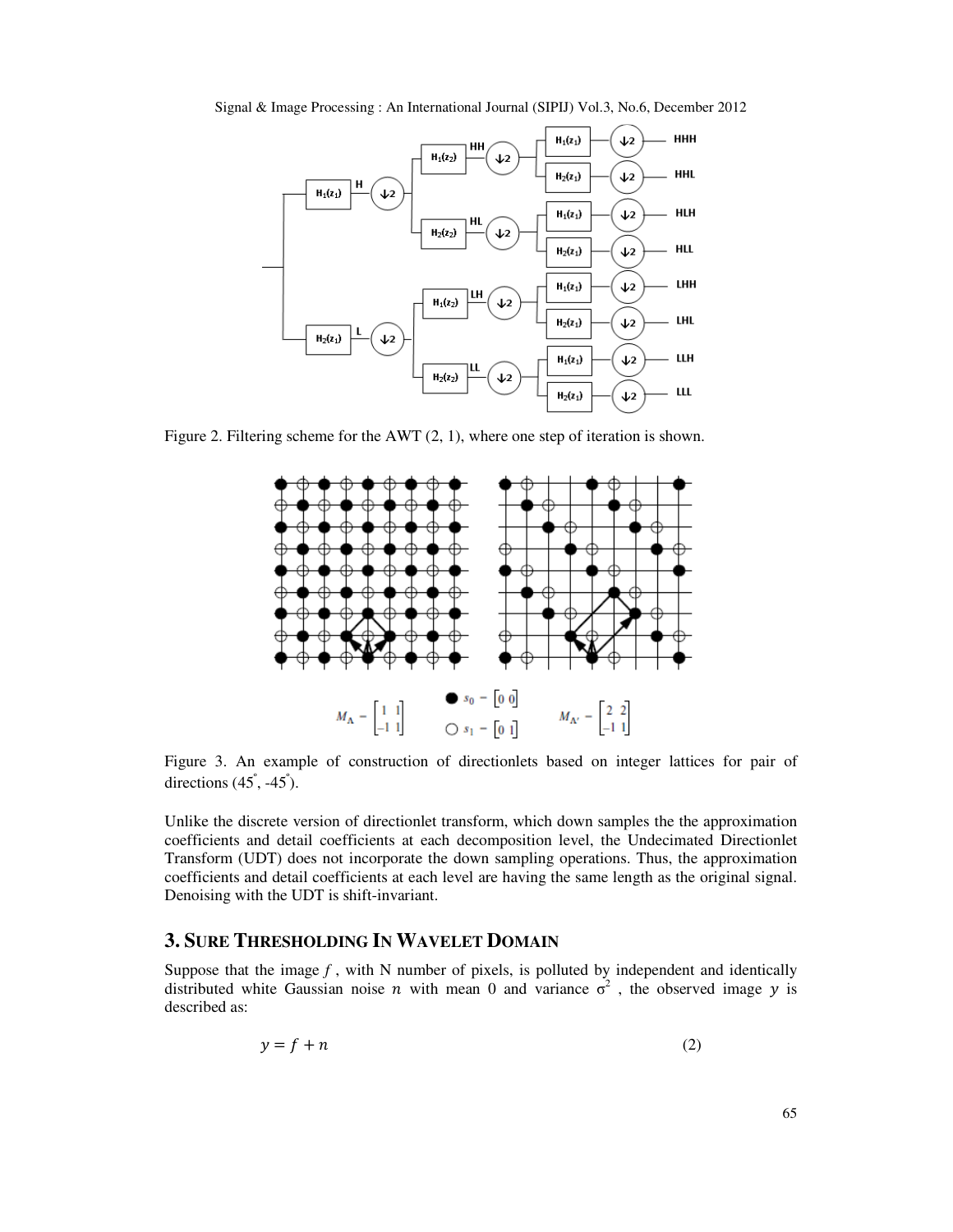In denoising applications, the performance is often measured in terms of peak signal-to-noise ratio (PSNR). The aim of image denoising is naturally to maximize the PSNR and, thus, to minimize the minimum mean square error (MSE). Here our objective is to estimate image *f* with minimum MSE, i.e., to minimize  $l_2$  risk for a given noisy image, as follows:

$$
R(\hat{f}, f) = \frac{1}{N} \left\| \hat{f} - f \right\|^2 = \frac{1}{N} \sum_{i=0}^{N-1} (\hat{f}_i - f_i)^2
$$
 (3)

Here  $\hat{f}$  is the estimate of  $f$  from  $y$ . Here mean is used instead of the mathematical expectation, because the optimal solution is desired for each individual noisy function. For the image noise model given in (2), assume

$$
x(y) = \hat{f}(y) - y \tag{4}
$$

where  $x(y)$  is a function from  $R^N$  to  $R^N$ .

Charles Stein [18] introduced a method for estimating the loss  $||f - f||^2$  in an unbiased fashion. For a nearly arbitrary, nonlinear, biased estimator one can nevertheless estimate its loss unbiased [19, 20]. When  $x(y)$  is weakly differentiable, then

$$
E_f \left\| \hat{f}(y) - f(y) \right\|^2 = N + E_f \{ \|x(y)\|^2 + 2\nabla_y x(y) \} \tag{5}
$$

Where,

$$
\nabla_{\mathbf{y}}\,\mathbf{x}(\mathbf{y}) = \sum_{i=0}^{N} \frac{\partial x_i}{\partial y_i} \tag{6}
$$

Now consider the soft threshold estimator

$$
\hat{f}(y) = \eta(y, t) = sign(y)(|y| - t)_{+}
$$
\n(7)

Where 
$$
(|y| - t)_+ = \max(0, |y| - t)
$$
 (8)

$$
sign(y) = \frac{1}{1 + e^{-y}}\tag{9}
$$

 $\hat{f}(y)$  is weakly differentiable in Stein's sense, and so we get from (5) that the quantity

$$
\left\|\hat{f}(y) - f(y)\right\|^2 = N - 2 \neq \left\{i : |y_i| \le t + \sum_{i=1}^N (|y_i| \wedge t)^2\right\} = R_s(t) \quad (10)
$$

This is an unbiased estimator of the risk,  $E_f \left\| \hat{f}(y) - f(y) \right\|^2$ .

This estimator of risk can be used to select the near optimal threshold as

$$
t_s = \arg \min_{t \in \{y_0, y_1 \dots y_{N-1}\}} R_s(t) \tag{11}
$$

Here  $t_s$  is selected as the value of *y* which makes the  $R_s(t)$  minimum. This is a suboptimal threshold for the risk because it is selected within a finite set.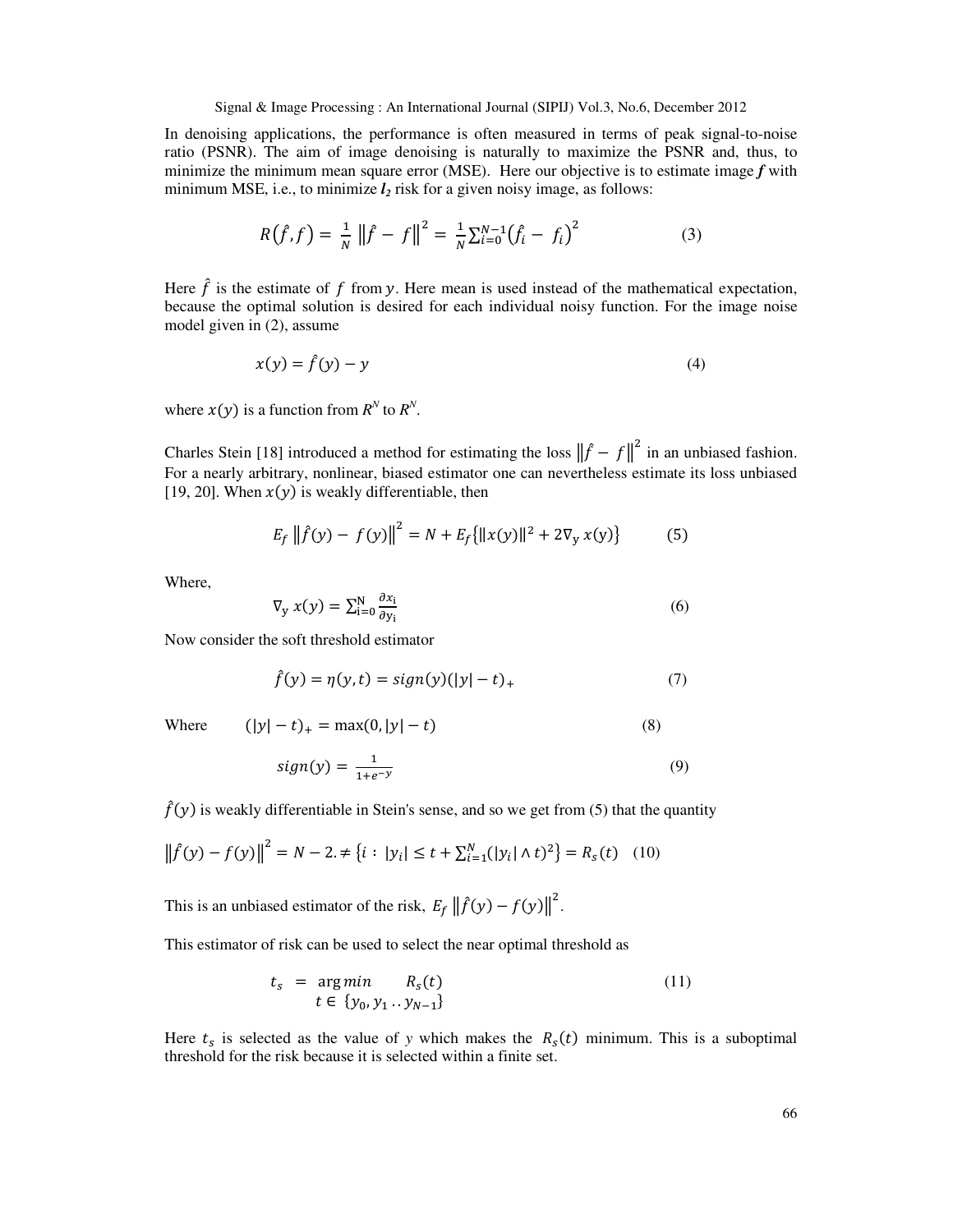The wavelet shrinkage method relies on the basic idea that the energy of a function will often be concentrated in a few coefficients in wavelet domain while the energy of noise is spread among all coefficients. Therefore, the nonlinear thresholding function in wavelet domain will tend to keep a few larger coefficients representing the function, while the noise coefficients will tend to reduce to zero. Here the equation for  $l_2$  risk for a given noisy image can be extended to the wavelet coefficients also provided the transform is orthogonal. Then the risk function given in (3) can be expressed as in wavelet domain [21] as

$$
R(\hat{f}, f) = \frac{1}{N} \sum_{i=0}^{N-1} (\hat{f}_i - f_i)^2 = \frac{1}{N} \sum_{j,k} (\hat{F}_{j,k} - F_{j,k})^2
$$
 (12)

Apply the discrete wavelet transform (DWT) to the vector *y* and obtain the empirical wavelet coefficients  $Y_{j,k}$  at scale *j* where *j*= 1, 2....*J*. Here  $Y_{0,k}$  represents the scaling coefficients and will not be shrunk in the next step. Then apply the soft-thresholding function as given in equation (7), to the empirical wavelet coefficients at each scale  $j$  where  $j = 1, 2, \ldots, J$ . Then the estimate coefficients  $\hat{Y}_{j,k}$  are obtained based on the selected threshold  $t = [t_1, t_2...t_J]$ <sup>T</sup>. Note  $t_j$  is the threshold for wavelet coefficients at scale *j*. Here *t* is selected for each scale as the value of the wavelet coefficient at that scale which makes the SURE risk  $R_s(t)$  minimum. This is done for each detail subband. So this is a scale dependent sub band adaptive threshold. Now take the inverse DWT on threshold applied wavelet coefficients and obtain the estimate of the function.

## **4. DENOISING ALGORITHM IN DIRECTIONLET DOMAIN**

We present a novel denoising scheme which is in line with the 3-band 2-D wavelet transform based schemes presented in previous section with several modifications due to the implementation of directionlet transform. As in any transform based denoising schemes, the directionlet based denoising also involves mainly three steps. First transform the input image using an orthogonal transform, then threshold the transform coefficients using a non-linear algorithm and finally reconstruct the image using the modified coefficients. The effectiveness of a denoising algorithm basically depends on two factors- one is the efficient representation of the image to be denoised using a local, directional and multi resolution expansion and second is the efficient computation of an optimal threshold. Here the first requirement is met by using a locally adaptive directionlet transform and the second by optimal threshold computation using SURE risk.

The edge information in images has great influence on human visual effect and reflects the main direction of texture for the most part. The information on direction of texture with edge information in an image can greatly improve the precision of estimation of correct threshold. Thus it is important to identify the dominant direction of texture before thresholding. In the case of images, the directional information varies over space. Thus, directionality can be considered as a local feature, defined in a small neighborhood. Therefore, to extract directional variations of an image it has to be analysed locally. This necessitates the need for spatial segmentation of image into smaller segments before identifying the dominant directions for that segment. Then the transform directions are adapted independently in each segment based on the identified dominant directions allowing for more efficient capturing of geometrical information. In the proposed scheme the input image is subdivided into patches of size 16x16 before taking the directionlet transform. To avoid a blocking effect in the transform caused by many small segments, the pixels from the neighbour segments are used for filtering across the segment borders.

Even though the construction of directionlets allow for anisotropy and directional vanishing moments along any two directions with rational slopes, the transform direction pairs are taken only from the set  $D = \{(0^\circ, 90^\circ), (0^\circ, 45^\circ), (0^\circ, -45^\circ), (90^\circ, 45^\circ), (90^\circ, -45^\circ)\}\$  so that the cubic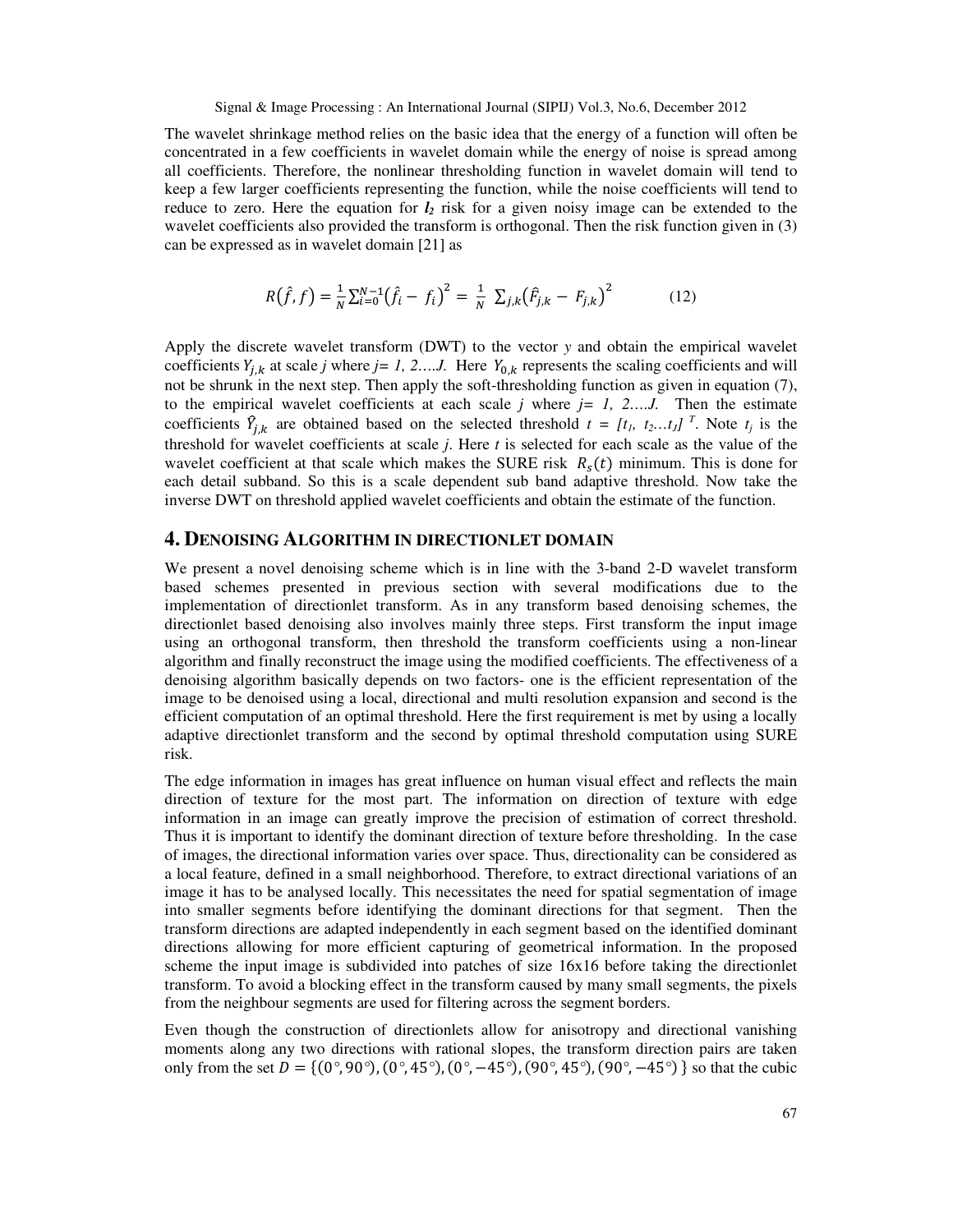lattice is not divided into more cosets. The best pair of directions  $d_n^* \in D$  is chosen for each segment indexed by n as:

$$
d_n^* = \underset{d \in D}{\text{argmin}} \sum_i \left| W_{n,i}^d \right|^2 \tag{13}
$$

where the wavelet coefficients  $W_{n,i}^d$  are produced by applying directionlets to the nth segment along the pair  $d$  of directions. The assigned pair of transform directions of each patch across the input image forms a d along the pair *d* of directions. The assigned pair of transform directions of each patch across the input image forms a directional map [16] of that image and provides the best matching between transform and locally dominant directions for that segment. For segments with no dominant directions, the pair (0*,*  90) is assigned by default to smooth segments for the reason of simplicity of implementation of the directionlet.

After identifying the dominant direction in each spatial segment, the directionlet coefficients corresponding to the dominant directions are selected for thresholding. In the directionlet dominant directions, the pair (0, 90) is assigned by default to smooth segments for the reason of simplicity of implementation of the directionlet.<br>After identifying the dominant direction in each spatial segment, the dir called the *details*, where  $k$  is the *scale*, with  $J$  being the largest (or coarsest) scale in the decomposition. The subband LLL<sub>J</sub> is the low resolution residual. Like wavelet transform, the directionlet transform is also orthogonal and the coefficients in the subbands are independent and identically distributed with zero mean and variance. Thus the image noise model presented in called the *details*, where *k* is the *scale*, with *J* being the largest (or coarsest) scale in the decomposition. The subband LLL<sub>J</sub> is the low resolution residual. Like wavelet transform, the directionlet transform is subbands are used for optimal threshold computation with soft threshold function to obtain  $\hat{X}_{ij}$ . The denoised estimate is then  $\hat{f} = D^{-1}\hat{X}$ ij, where  $D^{-1}$  is the inverse directionlet transform operator. Figure 4 illustrates the block diagram of the proposed denoising scheme. Signal & Image Processing - An International Journal (SIPII) Vol.3, No.6, December 2012<br>
signal & Image Procession, The best pair of directions  $d_n^2 \in D$  is chosen for each<br>
indexed by a as:<br>  $d_n^2 = \arg \min_{\mathbf{g} \in \mathbb{N}} \sum_{n$ 

Here the undecimated version of directionlet transform (UDT) is used which does not incorporate the down sampling operations. Thus, the approximation coefficients and detail coefficients at the down sampling operations. Thus, the approximation coefficients and detail coefficients a each level are having the same length as the original signal. Denoising with the UDT is shift invariant. The denoising result of the undecimated directionlet transform has a better balance between smoothness and accuracy than its discrete version. et transform (UDT) is used which does not incorporate<br>approximation coefficients and detail coefficients at<br>the original signal. Denoising with the UDT is shift-



Figure 4. Principle of Directionlet based den

The full image denoising algorithm proposed in the paper can be summarised as follows:-

#### *Step 1:* **Directionlets and Directional Map**

- The noisy image is first divided into spatial segments of smaller size, say 16 by 16.
- Apply directionlet transform to segments along the pair of directions  $D = \{(0, 90\degree), (0, 45\degree), (0, -45\degree), (90\degree, 45\degree), (90\degree, -45\degree)\}$
- Compute optimal pair of direction using equation (13)
- Compute the multi scale directionlet transform along the dominant direction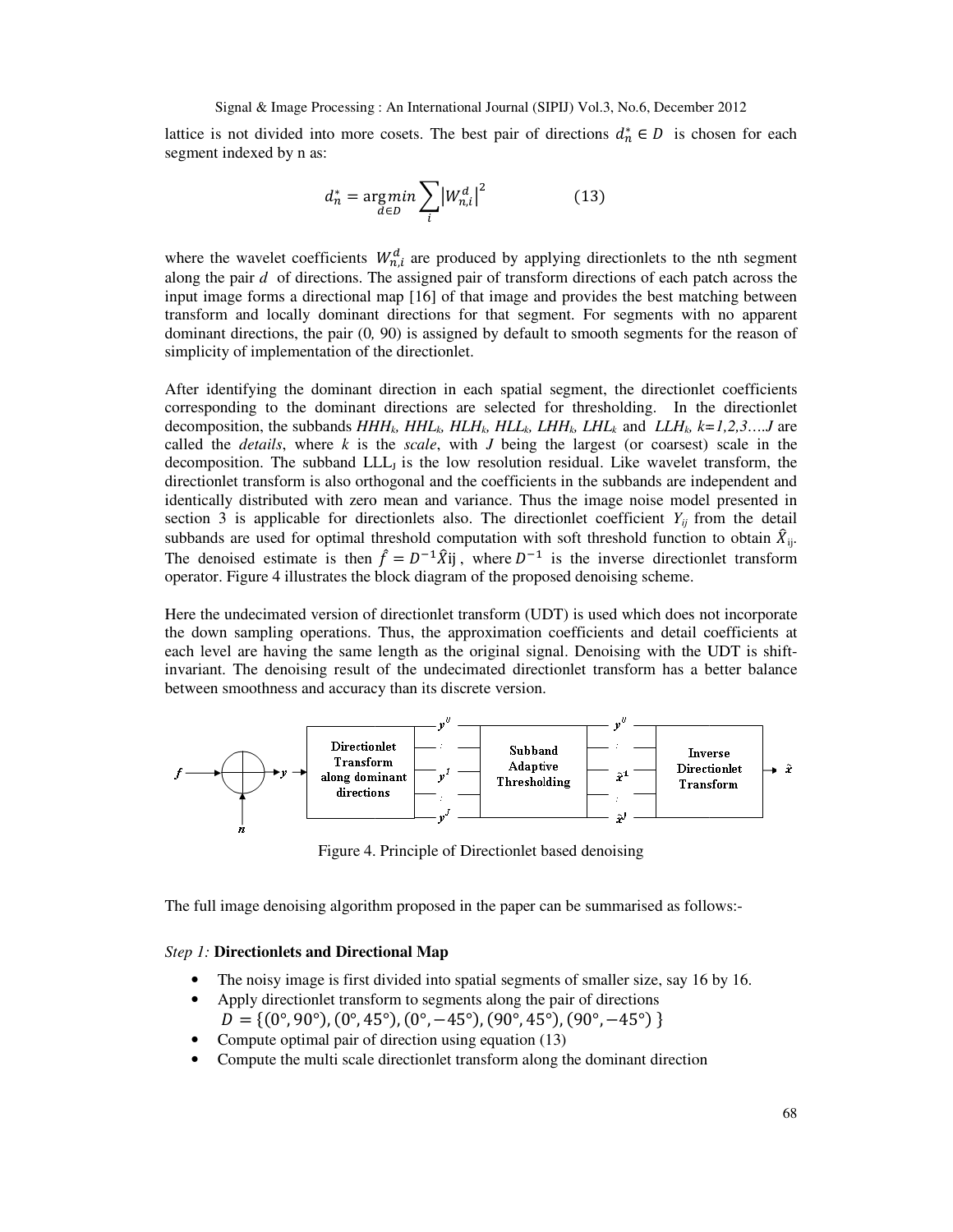#### *Step 2:* **Threshold Computation**

- For each subband, except the  $LLL_j$  subband, compute the SURE threshold using the equation (11) which minimizes the SURE risk
- Apply the computed threshold to the subband using soft thresholding rule to estimate the best value for the noise-free coefficients

## *Step 3:* **Reconstruction**

• Reconstruct the image from the above processed sub-bands and the low-pass residual (*LLLj*) using inverse directionlet transform and the direction map to obtain the denoised image.

#### **5. RESULTS AND DISCUSSIONS**

Standard grey images of size 256 x 256 were used for evaluating the performance of the developed algorithm. The test images were contaminated with simulated zero mean white Gaussian noise with three different power levels,  $\sigma = 10$ , 15, 20. The performance of the new method was compared with discrete wavelet based soft thresholding (WST) and hard thresholding schemes (WHT). In our method as well as in DWT based methods we used the popular Haar wavelet. The performance improvement was quantified in terms of Peak Signal to Noise Ratio (PSNR) and edge preservation parameter  $\beta$ . PSNR was obtained by using the following formula:

$$
PSNR = 10 \log_{10} \left( \frac{R^2}{MSE} \right) \tag{14}
$$

where *R* is the maximum fluctuation in the denoised image and *MSE* is representing the Mean Square Error between the denoised image *Iden* and the original image (before adding noise) *Iorg,*  which was computed using the following equation:

$$
MSE = \frac{\sum_{i,j} (I_{den}(i,j) - I_{org}(i,j))^2}{MxN}
$$
(15)

where M and N are the size of the images.

 $\beta$  parameter which assesses the quality of the edge preservation was computed by using the following formula:

$$
\beta = \frac{\sum_{i,j} (\Delta I_{den} - \Delta \overline{I_{den}}) (\Delta I_{org} - \Delta \overline{I_{org}})}{\sqrt{\sum_{i,j} (\Delta I_{den} - \Delta \overline{I_{den}})^2 \sum_{i,j} (\Delta I_{org} - \Delta \overline{I_{org}})^2}}
$$
(16)

where  $\Delta I_{den}$  and  $\Delta I_{org}$  are the high pass filtered output of  $I_{den}(i, j)$  and  $I_{org}(i, j)$  using Laplacian filter. If the edges are optimally preserved, then the value of  $\beta$  will be close to one.

The denoising process was performed over ten different noise realizations for each standard deviation and the resulting PSNRs and  $\beta$  averaged over these ten runs. Table I and Table II summarize the relative PSNR results and  $\beta$  of wavelet based and the proposed schemes for *Lena* and *house* images. A visual comparison of *Lena* image is given in Figure 5 for  $\sigma = 25$ . The proposed method outperforms the other ones for both the test images. Also the visual quality of the denoised images is evidently better because of sharper edges and texture. We can notice that our method does not produce any artifacts while it is able to well preserve the features of the original image. The performance improvement is basically due to the locally adaptive directional decomposition of image before applying the optimal threshold.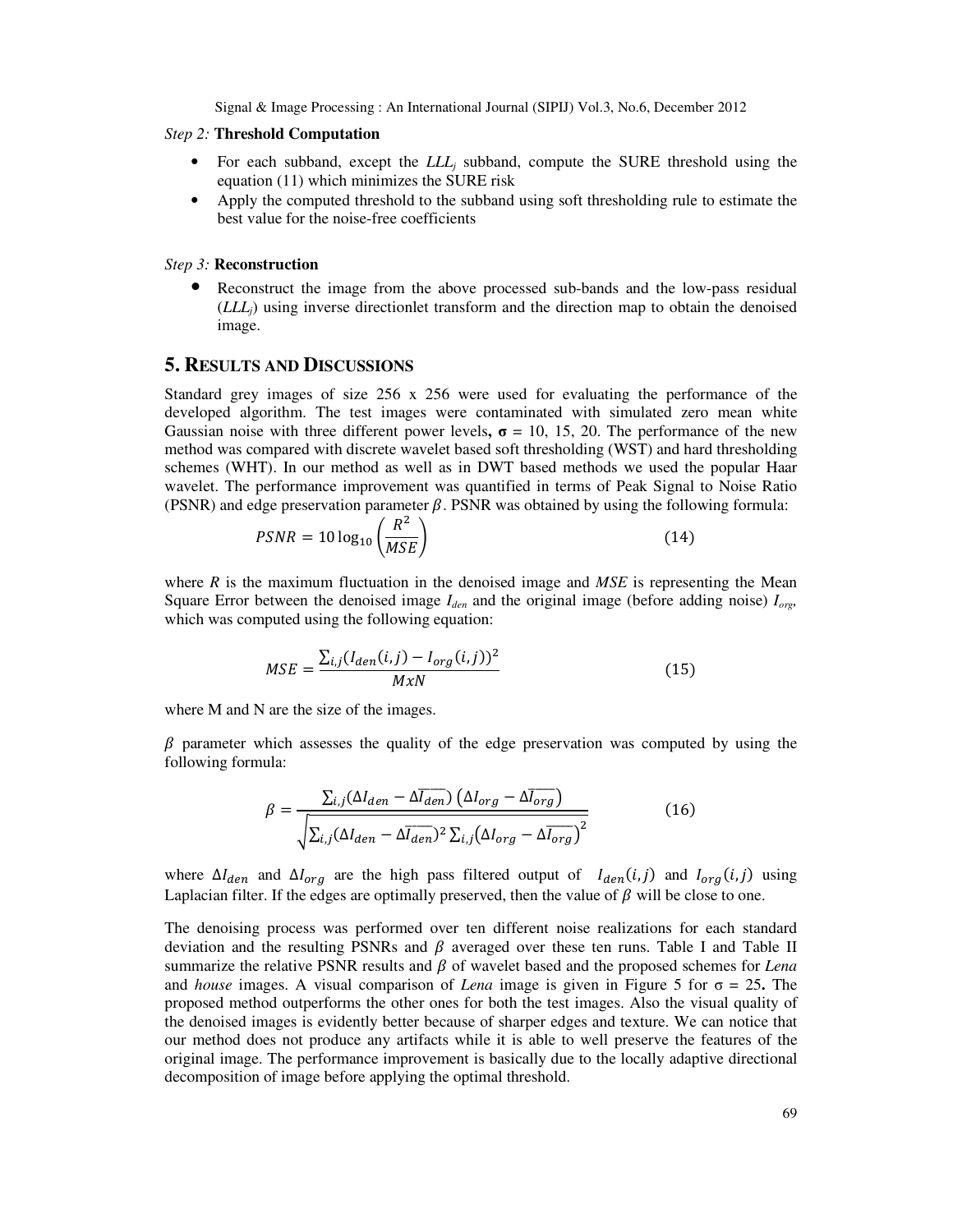| Table I. PSNR (dB) $*$ values for the different denoising algorithms of Lena & House (256x256) |
|------------------------------------------------------------------------------------------------|
| <i>images</i>                                                                                  |

| Lena         |                        |                        |       |                     |  |  |
|--------------|------------------------|------------------------|-------|---------------------|--|--|
| Variance     | Noise PSNR             | <b>WST</b>             | WHT   | Directionlet        |  |  |
| 5            | 34.24                  | 35.61                  | 36.48 | 37.71               |  |  |
| 10           | 28.38                  | 30.57                  | 32.02 | 33.86               |  |  |
| 25           | 20.13                  | 25.03                  | 26.57 | 27.99               |  |  |
| <b>House</b> |                        |                        |       |                     |  |  |
| Variance     | Noise PSNR             | <b>WST</b>             | WHT   | <b>Directionlet</b> |  |  |
| 5            | 34.22                  | 36.81                  | 38.46 | 39.78               |  |  |
| 10           | 28.32                  | 31.81                  | 33.82 | 36.98               |  |  |
| 25           | 20.17<br>$\sim$ $\sim$ | 25.96<br>$\sim$ $\sim$ | 27.41 | 29.12               |  |  |

\* Average of ten readings

Table II.  $\beta$  \* values for the different denoising algorithms of Lena & House (256x256) images

| Lena         |       |            |              |  |  |  |
|--------------|-------|------------|--------------|--|--|--|
| Variance     | WST   | <b>WHT</b> | Directionlet |  |  |  |
| 5            | 0.698 | 0.771      | 0.823        |  |  |  |
| 10           | 0.512 | 0.557      | 0.612        |  |  |  |
| 25           | 0.221 | 0.301      | 0.392        |  |  |  |
| <b>House</b> |       |            |              |  |  |  |
| Variance     | WST   | <b>WHT</b> | Directionlet |  |  |  |
| 5            | 0.782 | 0.826      | 0.928        |  |  |  |
| 10           | 0.524 | 0.628      | 0.796        |  |  |  |
| 25           | 0.301 | 0.372      | 0.467        |  |  |  |

\* Average of ten readings



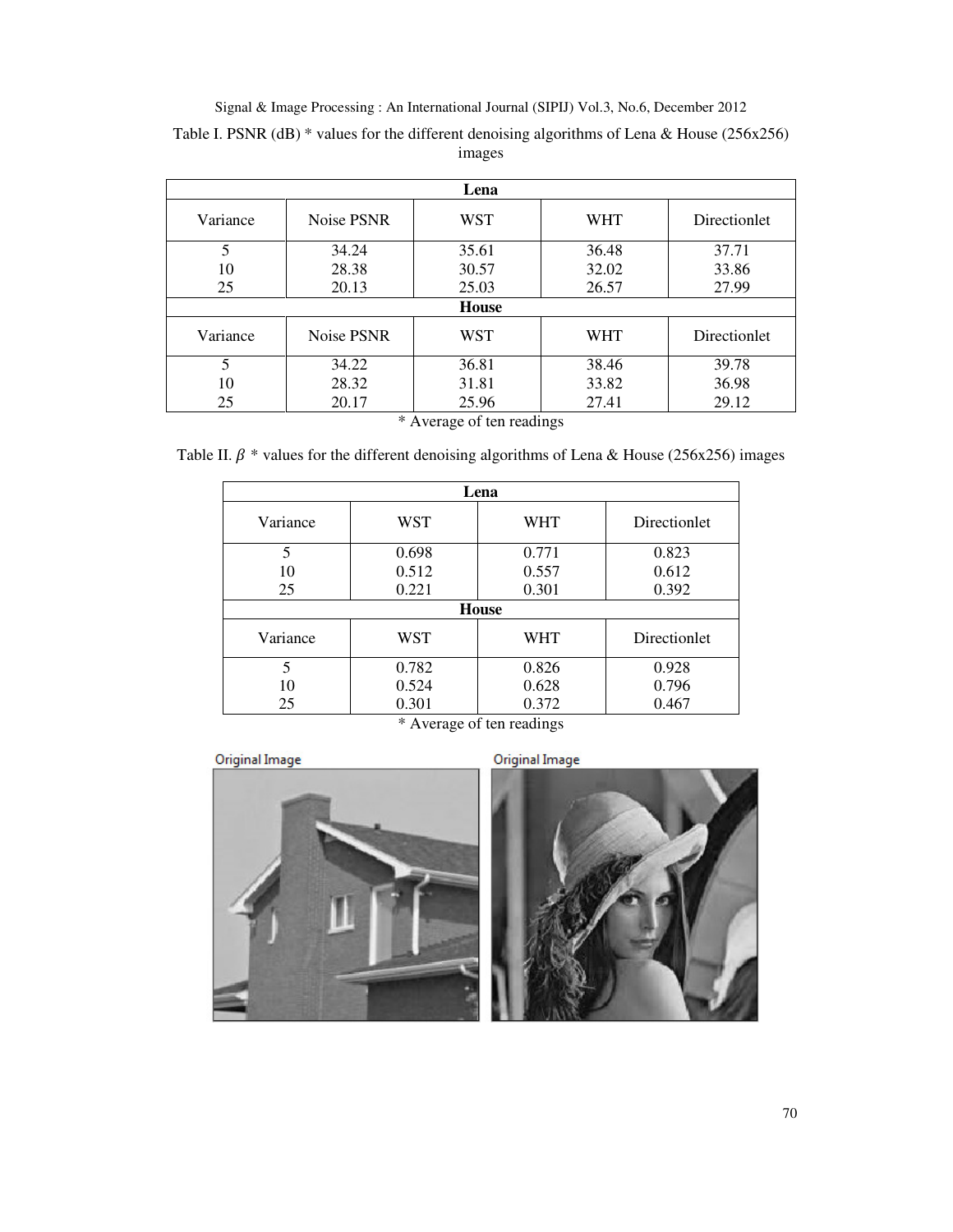



Denoised Image using Wavelet



**Denoised Image using Directionlet** 





Denoised Image using Wavelet



**Denoised Image using Directionlet** 



Figure.5. Image denoising using the proposed method. These images are presented in the order from top to bottom: Noise free image, noisy image with  $\sigma = 25$ , denoised image using wavelet (soft thresholding), denoised image using directionlet.

# **5. CONCLUSIONS**

In this paper a novel de-noising scheme based on multi directional and anisotropic wavelet transform called directionlet is presented. The SURE based thresholding scheme defined in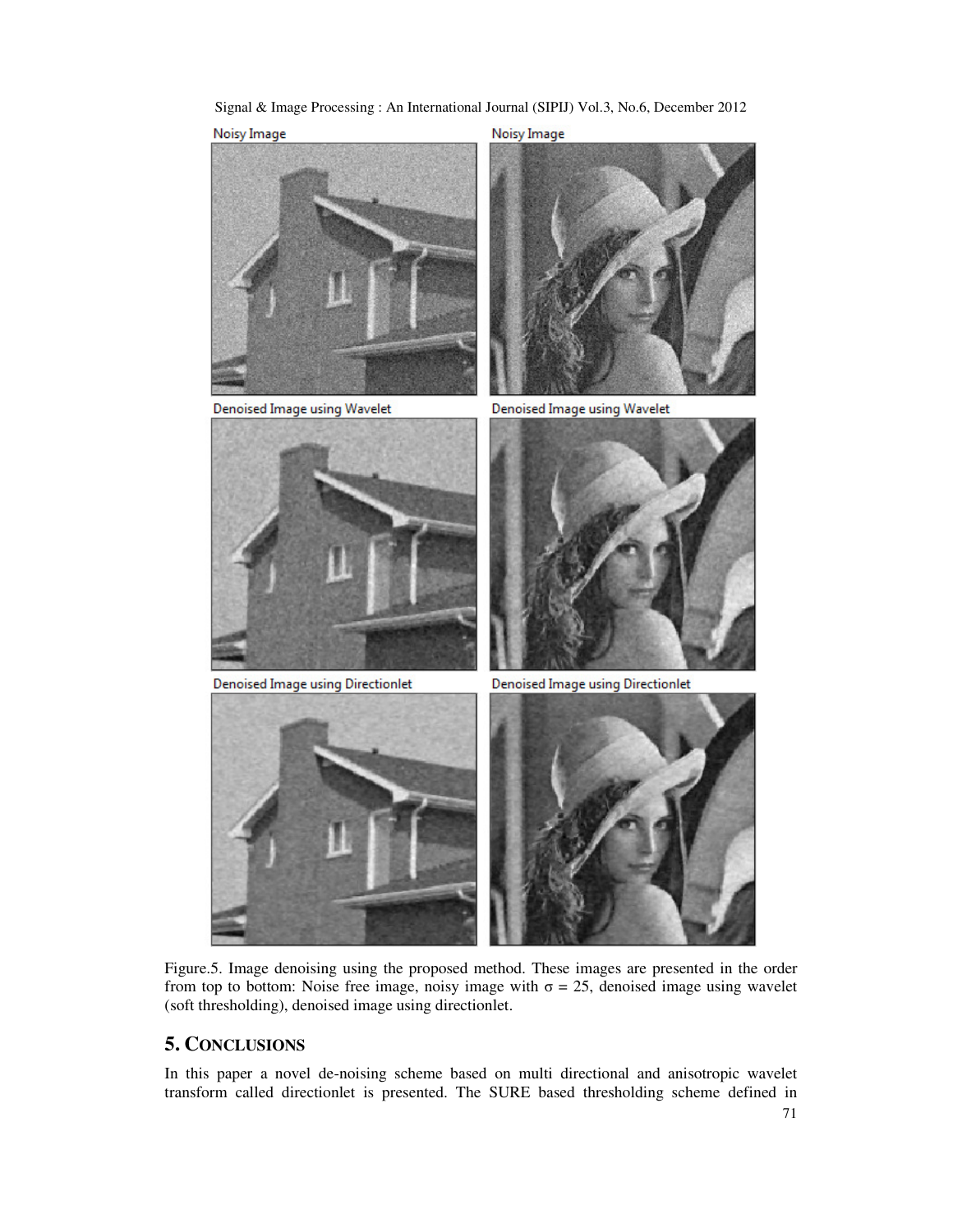wavelet domain has been extended to the directionlet domain. Since the wavelet transform is isotropic in every scale and have limited directional capabilities, the denoising performance obtained by minimizing SURE in wavelet domain is poor around the discontinuities in the images. To overcome these limitations, we extend SURE based thresholding scheme to the directionlet domain. Since the directionlets possess spatial anisotropy and better directional capabilities, directionlet-based SURE results in visually appealing denoised results, with improved PSNR values. Since the directionlets have vanishing moments along only two directions, the dominant local directions in the image must be identified first. This was carried out by computing the directional map of the segmented image. The proposed method suitably adjusts the transform directions based on dominant directions of each segment of image and computes the threshold using SURE risk. We show by simulations that minimizing SURE in the directionlet domain results in better denoising performance when compared to minimizing it in the wavelet domain. Future work is to find out a faster method to identify the dominant local directions in an image and applying more effective threshold schemes in directionlet domain.

#### **REFERENCES**

- [1] Rafeal. C . Gonzalez and Richard E. Woods, "Digital image processing", Addison Wesley Longman, 1999.
- [2] I. Daubechies "The Wavelet transform, time frequency localization and signal analysis, IEEE Trans. Inform. Theory Vo1.36, pp.961- 100S, Sep. 1990.
- [3] M.Vetterii and C.Harley "Wavelets and filter banks: theory and design", IEEE Trans. Signal Processing Vo1.40, No.9, pp.2207-2232, Dec.l993.
- [4] D. L. Donoho and I. M. Johnstone, Ideal spatial adaptation via wavelet shrinkage, Biometrika, vol. 81,pp. 425–455, 1994.
- [5] D. L. Donoho and I. M. Johnstone, "Adapting to unknown smoothness via wavelet shrinkage," Journal of the American Statistical Assoc., vol. 90, no. 432, pp. 1200–1224, December 1995.
- [6] E. L. Pennec and S. Mallat, "Sparse geometrical image approximation with bandelets," (2005). IEEE International Conference on Image Processing (ICIP2005 )
- [7] D. L. Donoho, "Wedgelets: Nearly-minimax estimation of edges," Ann. Statist., vol. 27, pp. 859–897, 1999.
- [8] E. J. Cand`es and D. L. Donoho, "Curvelets a surprisingly effective non adaptive representation for objects with edges," in Curve and Surface Fitting, A. Cohen, C. Rabut, and L. L. Schumaker, Eds. Saint-Malo: Vanderbilt University Press, 1999.
- [9] M.N.Do and Vetterli, "The contourlet transform: an efficient directional multiresolution image representation", IEEE Trans. Image Processing Vo1.l2, pp. 2091-2106, Dec. 2004.
- [10] Duncan.D.Y.Po and Min.N.Do, "Dierctional multiscale modeling of images using the contourlet transform", IEEE Trans. lmage Processing VoI.lS, pp.l61O-1620, June 2006.
- [11] Ramin Eslami and Hyder Radha, "Translation Invariant Contourlet transform and its application to Image Denoising", IEEE Trans. Image Processing VoI.lS, No.ll, pp. 3362-3374, Nov 2006.
- [12] G. Liu X. Zeng Y. Liu, "Image denoising by random walk with restart Kernel and non-sub-sampled contourlet transform", IET Signal Process., Vol. 6, Iss. 2, pp. 148–158, April 2012
- [13] R.H.Bamberger and M.J.T.Smith, "A filter bank for the directional decomposition of images: Theory and Design", IEEE Trans. Signal Processing Vo1.40, No.4, pp.882-893, April 1992.
- [14] D.J.Burt and E.H.Adelson, "The Laplacian pyramid as a compact image code", IEEE Trans. Commun. Vol.3l, No.4, pp.532-S40, April 1983.
- [15] Vladan Velisavljevic, Baltasar Beferull-Lozano, Martin Vetterly and Pier Luigi Dragotti. "Directionlets: Anisotropic Multi directional Representation with Separable Filtering", IEEE Transactions. Image processing, Vol 15 Issue 7, pp.1916-1933, July 2006
- [16] V. Vladan, B. Beferull-Lozano, and M. Vetterli, "Space-frequency quantization for image compression with directionlets," IEEE Trans.Image Processing, vol. 16, no. 7, pp. 1761–1773, July 2007.
- [17] Donoho D L. De-noising by soft-thresholding. IEEE Trans Inform Theory, Vol. 1, No. 2, pp. 613-618, Dec. 1995.
- [18] C. Stein, "Estimation of the mean of a multivariate normal distribution," Ann. Statist., vol.9, pp. 1135–1151, 1981.